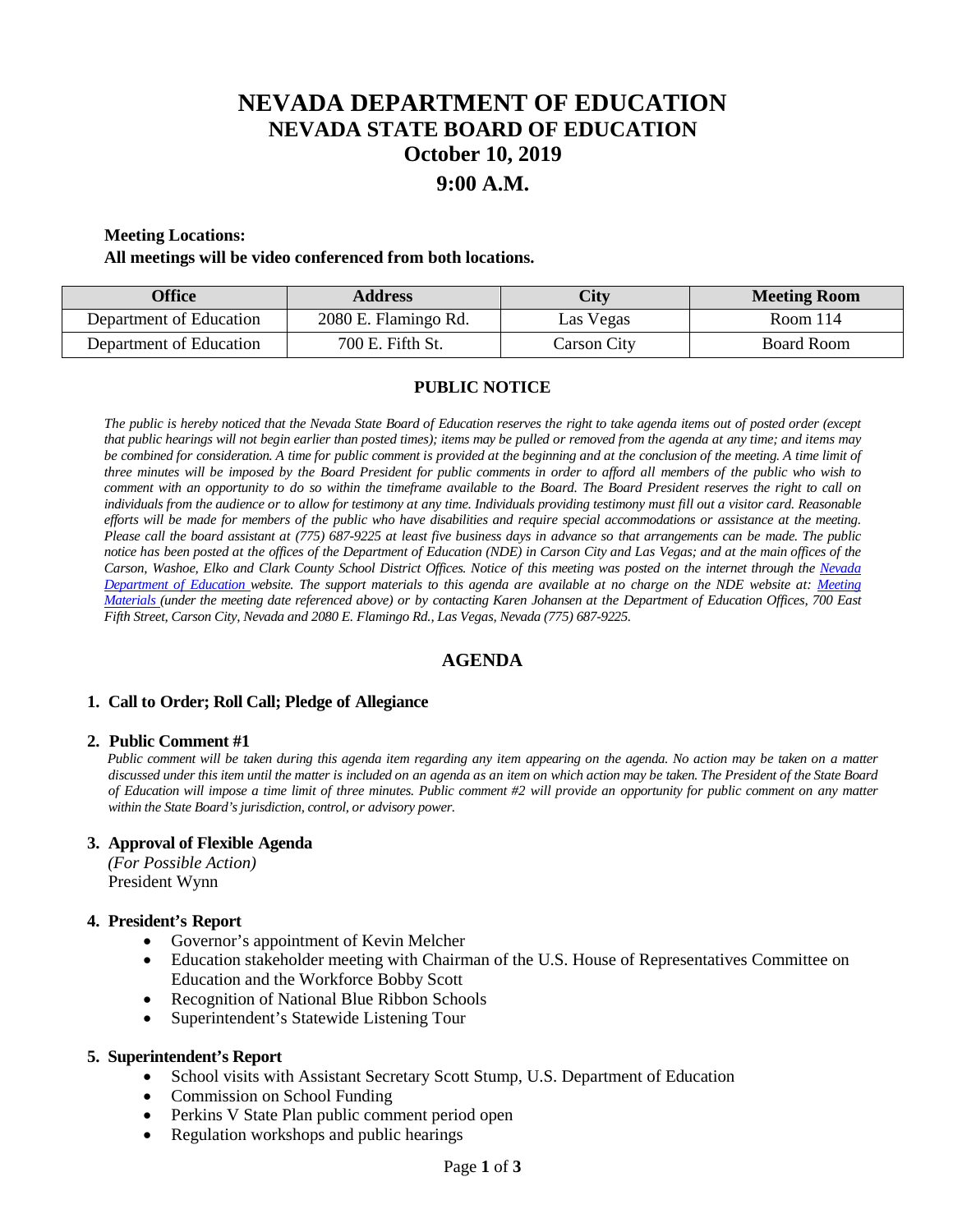- **6. Information and Discussion regarding the 2020 Nevada Teacher of the Year.** The Board will hear a presentation regarding the State Teacher of the Year program, including the application and selection process, recognition and honors received through the Council of Chief State School Officers National Teacher of the Year Program, and information about the 2020 Nevada Teacher of the Year. The 2020 Teacher of the Year and the four finalists will be recognized and presented with certificates.
	- *(Information, Discussion)*

KellyLynn Charles, Education Programs Professional

# **7. Approval of Consent Agenda**

 *Information concerning the following consent agenda items has been provided to Board members for study prior to the meeting. Unless a Board member has a question concerning a particular item and asks that it be withdrawn from the consent list, items are approved through one action.*

- a. Possible Approval of the State Special Education Advisory Committee (SEAC) report of the activities of the previous school year
- b. Possible Approval of Dual Credit requests for:
	- Clark County School District for any courses offered for dual credit by a Nevada System of Higher Education Institution
	- Elko County School District for school year 2019-2020 in partnership with Great Basin College
- c. Possible Approval of Instructional Materials from Carson City School District
	- Computer Science Grades 9-12
	- Social Studies Grade11
- d. Possible Approval of the re-licensing for four Nevada private schools for a four-year period
	- Christian Montessori Academy, Clark County
	- Henderson International School, Clark County
	- New Horizons Academy, Clark County
	- St. John's Children's Center, Washoe County
- e. Possible Approval of the Nevada School Bus Driver Training Manual
- f. Possible Approval of the recommended appointment to fill a current vacancy on the Special Education Advisory Committee:
	- Candace Emerson Parent of Children with Disabilities and/or Individuals with Disabilities
- g. Possible Approval of 2020 State Board of Education meeting dates
- **8. Information and Discussion regarding MAP Assessment Data for grades K-2.** The Read by Grade 3 team will also highlight programmatic changes resulting from Assembly Bill 289, including new partnerships.

*(Information, Discussion)*

Dave Brancamp, Director, Standards and Instructional Support; Representative from the Northwest Evaluation Association

**9. Information and Discussion regarding statewide assessment results for the 2018-19 school year.** This presentation will include information regarding data from each of the statewide summative assessments that were administered during the 2018-19 school year.

*(Information, Discussion)*

Peter Zutz, Administrator, Assessment, Data, and Accountability Management

**10. Information and Discussion regarding the 2019 star ratings, as well as an overview of school improvement and supports provided by the Department to districts and schools.** This is the third presentation to the Board based on the request to understand the state of school improvement in Nevada. This presentation will also include information on the connection between star ratings and school improvement designations. *(Information, Discussion)*

 Peter Zutz, Administrator, Assessments, Data, and Accountability Management; Gabrielle Lamarre, Assistant Director, Student and School Supports; Maria Sauter, Assistant Director, Student and School Supports; Karl Wilson, Assistant Director, Student and School Supports